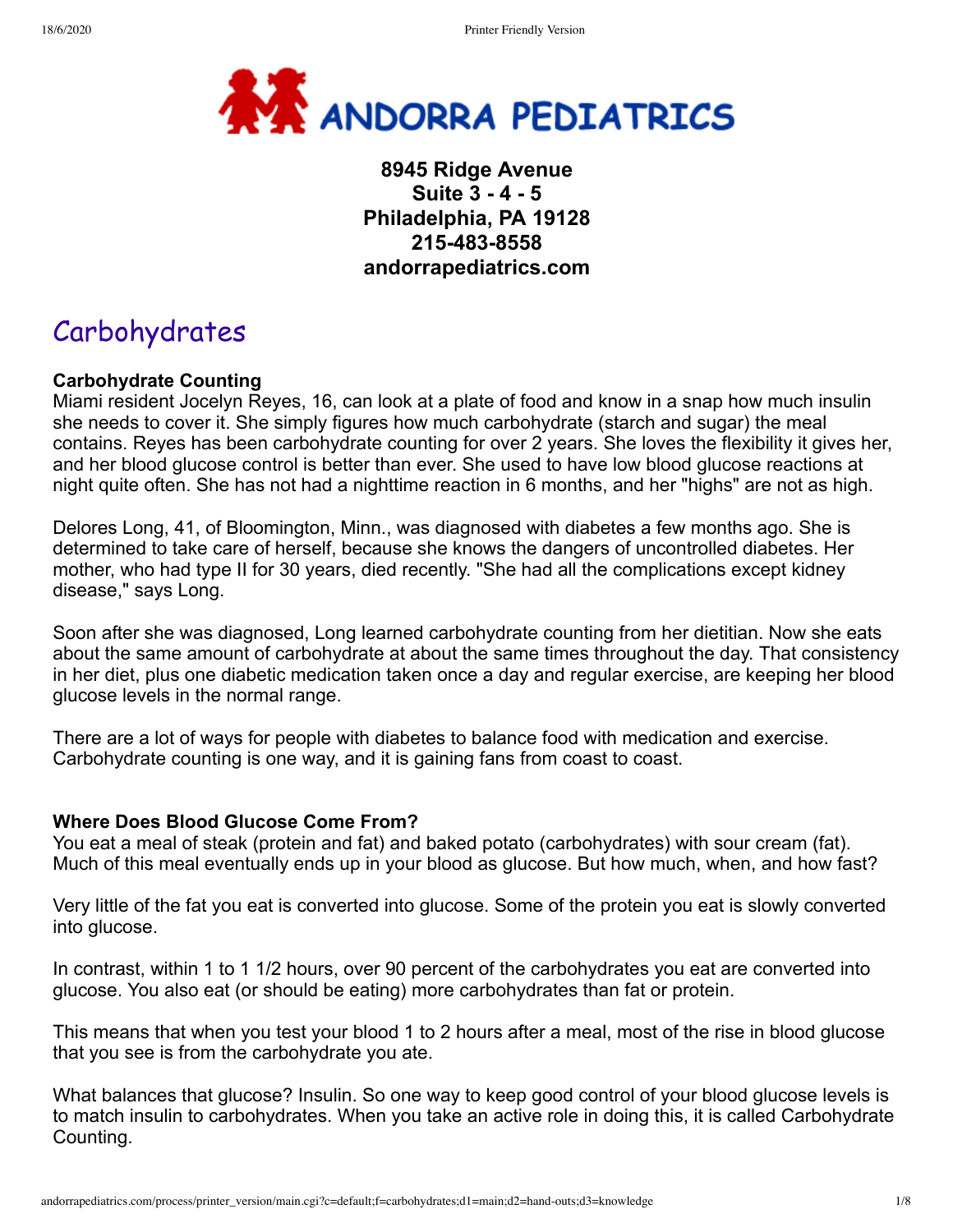#### **Beginner's Carbohydrate Counting**

You may already be familiar with meal planning by using Exchange Lists. Carbohydrate counting is an extension of that.

In "Exchange Lists For Meal Planning", published by the American Diabetes Association and The American Dietetic Association, foods that have about the same amount of a given nutrient, such as protein, fat, or carbohydrate, are grouped together. There are starch/bread, meat, vegetable, fruit, milk, and fat exchanges.

First you and your dietitian work out a meal plan showing the number of food choices (exchanges) you can eat at each meal and snack. Then you can exchange, or trade, any food for another food from the same exchange list.

Here are a few examples of exchanges from the various lists (each food listed is one exchange):

- Starch/Bread: one-half of a 2-ounce bagel; one 6-inch tortilla; 1/2 cup of cooked pasta
- Low-Fat Meat: 1 ounce of turkey; 1/4 cup cottage cheese
- Vegetable: 1/2 cup cooked vegetables; 1 cup raw vegetables
- Fruit: 1 large kiwi; 2 small tangerines
- Milk: 1 cup of skim milk; 8 ounces plain nonfat yogurt
- Fat: 1 slice bacon, 5 large olives.

The following are the foods you need to "count" when you're counting carbohydrates.

- Starch/bread exchanges and fruit exchanges contain 15 grams of carbohydrate.
- Milk exchanges contain 12 grams of carbohydrate.
- 1. Each starch/bread, fruit, and milk exchange counts as one Carbohydrate Counting Equivalent.
- 2. We will call this 1 Carb. (Although a milk exchange is 12 grams of carbohydrate, and starch/bread and fruit exchanges are 15, for Beginner's Carb Counting, we're going to round them off to 1 Carb each.)
- 3. For the most part, meat and fat exchanges do not "count" because they are not converted to glucose as rapidly or completely as carbohydrates are. Another reason is that in real life you do not eat meals that are pure protein or pure fat. You eat mixed meals: starch (carbohydrate), meat, and fat. Usually, the amount of insulin you use to cover the carbohydrate will also cover the glucose that comes from the protein and fat. (But this changes when you eat a big meal that is nearly all protein. See "Meat-heavy Meals")
- 4. Vegetable exchanges contain only 5 grams of carbohydrate. Unless you eat a lot at one sitting, that is, 1 1/2 cups of cooked broccoli, you do not count them as Carbs.

## **Counting For Consistency**

Let's talk real food now. We will start with the easier scenario: people who simply want to eat the same amount of carbohydrate at given times.

If you already have an Exchange List meal plan, you can easily use Carbohydrate counting with it. Let's say your Exchange List dinner has the following exchanges: 2 Starch/Bread, I Milk, I Fruit, 3 Meat, and 2 Fat. You have a total of 4 Carbs to use in your meal plan.

## **You may select:**

4 Starch/Bread exchanges, for example, the 2 in the original plan, plus 2 Starch/Bread exchanges in place of the milk and fruit exchanges, or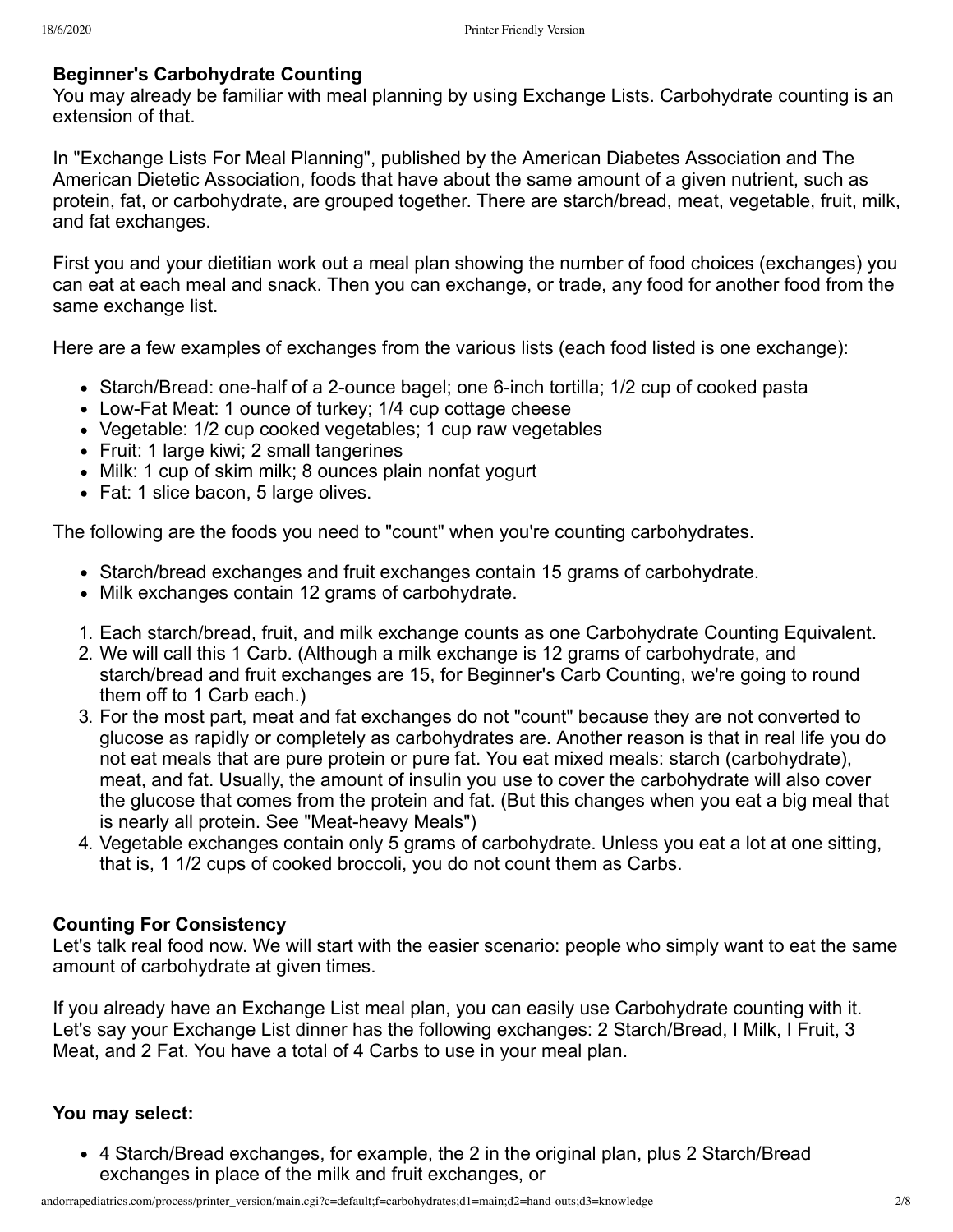• 1 Starch/Bread, 2 Fruit, and 1 Milk

The meat and fat exchanges are optional and flexible depending on how hungry you are. Let's say your meal plan calls for 2 Starch/Bread exchanges (2 Carbs) for breakfast. You eat a 2-ounce bagel on Monday morning and an English muffin on Tuesday. That's the same amount of carbohydrate both mornings.

You could add an egg and a slice of Canadian bacon on Tuesday and still come out about the same as far as blood glucose is concerned. Or you could eat a third of a cantaloupe instead of the English muffin.

The appeal of Carbohydrate counting is that it allows you to interchange starch/bread, fruit, and milk exchanges without changing the overall carbohydrate content of your diet. Protein and fat have such small and slow effects on blood glucose that you can eat them in variable amounts.

Note that says "variable" amounts, not "unlimited." The egg-bacon-English muffin breakfast is 130 calories higher in calories than the bagel breakfast. The egg and Canadian bacon also add saturated fat and cholesterol.

This points out a drawback to Carbohydrate counting. It counts only carbohydrates--not calories or nutrition.

If you are trying to lose weight or maintain a weight loss, you will want to limit the total number of calories you consume. You will also want to watch your fat intake.

And it is a good idea for all of us, not just people who are trying to lose weight, to limit saturated fat. Saturated fat is the stuff that clogs your arteries, putting you at higher risk of a heart attack. Less than 10 percent of your total calories should come from saturated fat.

Keep in mind that, while vegetable exchanges do not "count" as Carbs, they count a lot for good nutrition. They contain vitamins, minerals, and fiber. Enjoy a variety of vegetables in your meal plan.

Your good health depends on more than good blood glucose control. A balanced diet is important, too. If you are following an Exchange List meal plan you worked out with a dietitian, you are eating a balanced diet. Do not throw it out in favor of rote Carb counting. And watch the calories! Some people gain weight when they start Carbohydrate counting, because they add fat and protein to their meals.

## **Beyond Exchanges**

You can expand your choice of foods beyond what is listed in the exchange lists by looking at the carbohydrate content on food labels. Since May 1994, as a result of the new Nutritional Labeling and Education Act, most packaged foods have food labels that provide carbohydrate information. So now you can find out how much carbohydrate is in a serving size of any packaged food. Every 15 grams of carbohydrate equals 1 Carb.

Just remember that your personal portion size may not always equal what is called a serving size on the label. Be sure to calculate your carbohydrates according to what you are going to eat.

Even foods that are moderately high in simple sugars (cookies, cake, and frozen desserts) have a place in the meal plan.

## **What Is Advanced Carbohydrate Counting?**

You can take a more aggressive approach to Carbohydrate counting. You can measure exactly how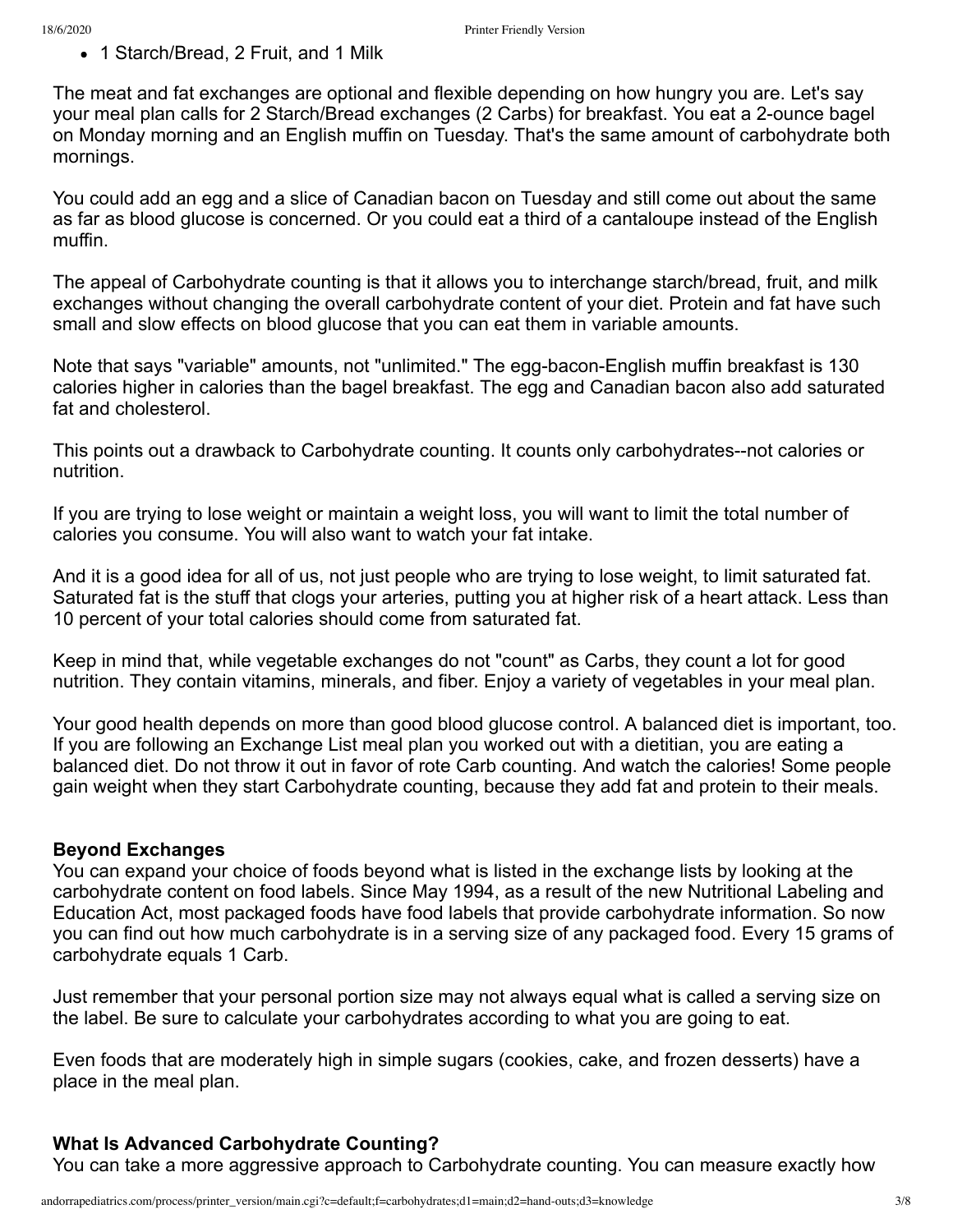much carbohydrate you are going to eat and then take the amount of insulin that will cover it. You can do this if you use Regular (short-acting) or Humalog (even shorter acting) insulin before meals.

This works best for children who:

- have Type I diabetes.
- are within a reasonable body weight range.
- already eat a balanced diet.
- like to work with numbers and do math.
- are willing to monitor their blood glucose levels before and after meals and keep records of the results.

## **Step 1: Food**

Learn how many grams of carbohydrate are in the foods you eat. Exchange lists are a good place to start. They list the rough carbohydrate content of specific measurements of foods.

Because you will be adjusting your insulin according to what you eat, you will need to measure carbohydrate precisely. So unlike Beginner's Carb counting, milk, fruit, and starch/ bread exchanges are not equal. A milk exchange counts as 12 grams of carbohydrate; starch/bread and fruit exchanges are 15 grams of carbohydrate. A vegetable exchange has 5 grams of carbohydrate.

Once you have lists of the carbohydrate content of various foods and you have practiced eyeballing portion sizes of a wide variety of foods, you are ready to start calculating your own insulin-to-carbohydrate ratio.

## **Step 2: Insulin**

Insulin is responsible for regulating blood glucose levels. Blood glucose is affected in large part by the carbohydrate you eat. Therefore, matching insulin to carbohydrate will help you regulate your blood glucose levels.

To use this Carbohydrate counting method, you identify the number of units of insulin you need to cover a certain amount of carbohydrate. For some people, 1 unit of insulin will cover only 5 grams of carbohydrate. For others, I unit of insulin covers 20 grams of carbohydrate.

Why the difference? Because one person may be more or less sensitive to insulin than the next person. The more sensitive your body is to insulin, the less insulin you need.

Most people who have Type II diabetes are insulin-resistant. In general, people who have more body fat and are less active, are less sensitive to insulin, and require more insulin per gram of carbohydrate.

Most people with Type I diabetes require 1 unit of Regular insulin for every 10 to 15 grams of carbohydrate they eat. A 1:15 ratio may work for someone who weighs 100 to 125 pounds, whereas a 1:10 ratio may be necessary for someone who weighs 175 to 200 pounds.

To figure out your individual needs, first tell your health care team that you want to start using Carbohydrate counting. Your doctor or dietitian will help you determine your starting dose.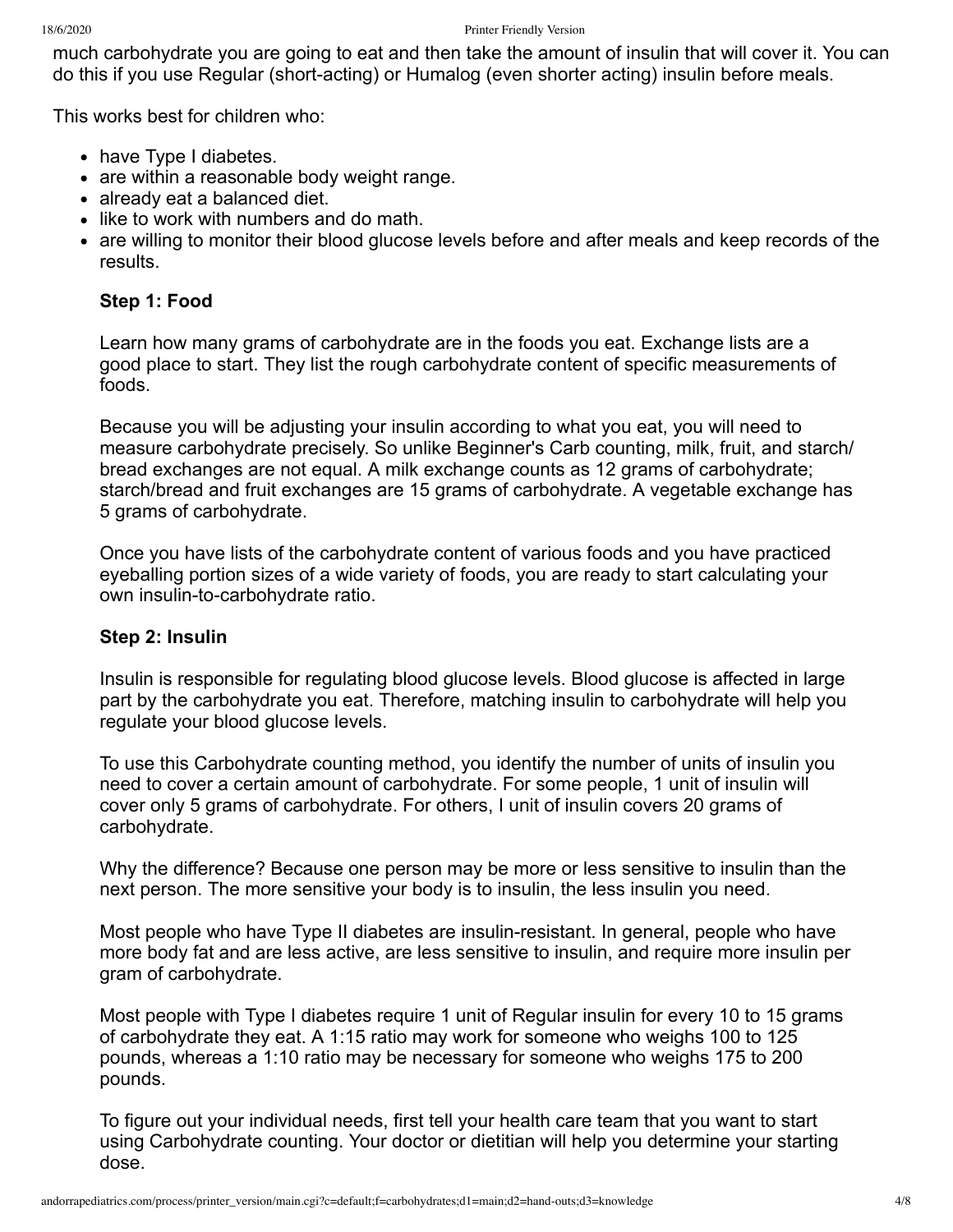Monitor your blood glucose levels before and after meals and keep careful records. Time your insulin injection according to your pre-meal blood glucose levels

Fine-tune your insulin-to-carbohydrate ratio according to the results. You have hit on the right ratio when your blood glucose level 2 hours after the meal is not more than 50 mg/dl higher than your pre-meal blood glucose.

#### **What Is Meant By Fine-Tuning?**

You plan a meal that contains a total of 60 grams of carbohydrate. You decide to try 1 unit of insulin for every 15 grams of carbohydrate (60 / 15 = 4). You take 4 units of pre-meal insulin.

If your pre-meal blood glucose level was 100 mg/dl and your 2-hour post-meal blood glucose is not more than 150 mg/dI, you calculated the ratio correctly.

However, if your blood glucose level is 200 mg/dl 2 hours after the meal, try increasing your insulin next time to a 1:12 ratio (5 units of insulin for 60 grams of carbohydrate) or a 1:10 ratio (6 units for 60 grams) to see what you require.

Your blood glucose level should go up after a meal. If it does not go up, that is, if your post-meal blood glucose is very close to your pre-meal level, you should use less insulin the next time. Otherwise, you risk low blood glucose (hypoglycemia).

You can determine your correct insulin-to-carbohydrate ratio only if your blood glucose levels are wellcontrolled. If you try to do it when your blood glucose levels are abnormally high, you will reach false conclusions.

It will take time to figure out the ratio that works best for you. You will want to work closely with your health care team during this process. Jocelyn Reyes tried four insulin-to-carbohydrate ratios over the course of 6 months before finding the ratio that worked best for her.

Once you determine your normal insulin-to-carbohydrate ratio, you may still need to adjust the ratio. If your blood glucose level before you eat is low, you will take less insulin than you normally would (probably about 1 or 2 units less). If it is high, you will take a little more--perhaps 1 to 4 units.

#### **Does Carbohydrate Counting Get Easier?**

Sound kind of complicated? It is. Get guidance from your doctor and dietitian throughout the learning process. Your meal plan is a major player in your diabetes management program. It deserves thought, planning, and professional guidance. This article cannot teach you everything you need to know, but you can use it as an introduction.

Carbohydrate counting gets easier as you go along. You will not always be measuring, weighing, and scribbling on paper. It will soon become second nature, and you will enjoy the flexibility and the feeling of control it gives you.

Do All Carbohydrate Have The Same Effect On The Blood Sugar?

Eating 50 grams of carbohydrate from potatoes will probably have a different effect on your blood glucose levels than 50 grams of carbohydrate from another source.

This may be due to several factors, which include particle size (cornmeal versus whole kernel corn), cooked versus raw consistency (applesauce versus a raw apple), fiber content, liquid versus solid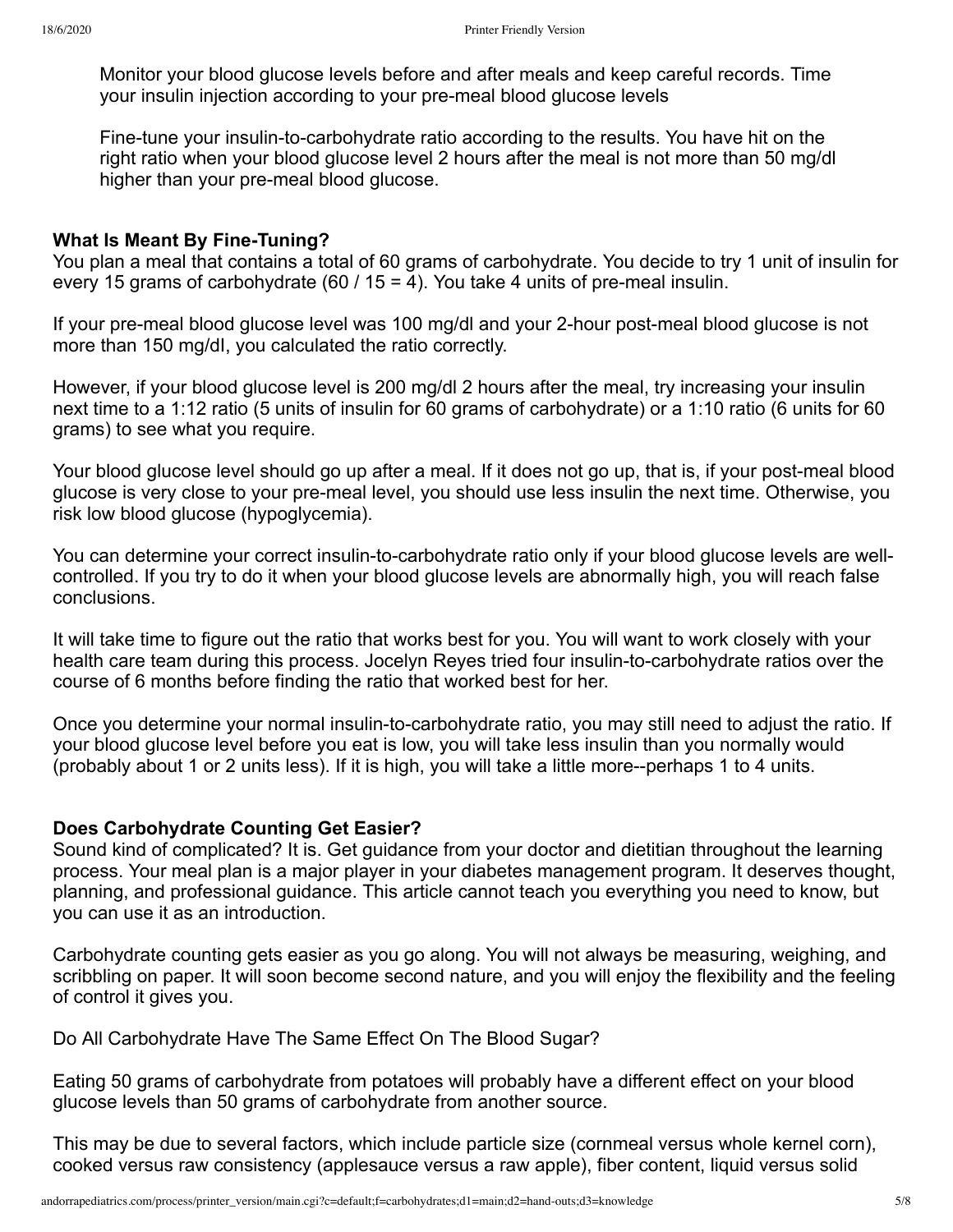meals, and the effect of different food combinations eaten at the same meal.

By keeping food and blood glucose records, you will become an expert at calculating your insulin dose for many different foods and food combinations.

#### **How Does Fat Affect The Ratio?**

Very little of the fat you eat is converted into glucose, but fats do affect your blood glucose levels. Fats delay the digestion of food and can slow down the absorption of glucose from other foods.

#### **How Does Meat Affect The Ratio?**

A small amount of meat does not have much effect on blood glucose, so it does not "count" in Carbohydrate counting. A 12-ounce sirloin steak is another story--it will affect your blood glucose levels. But the glucose you get from protein does not appear in your bloodstream for about 3 to 4 hours. To cover this glucose at the right time, you may need to adjust your pre-meal insulin dose- either increase it or delay it, or perhaps split it into two separate doses: a pre-meal and post-meal dose.

You will need to work out the particulars for yourself. Many people find they need to take 1 unit of insulin for every 3 ounces of meat they eat, especially red meat. Red meat seems to cause higher blood glucose levels than similar amounts of chicken or fish. To fine tune this dose, test your blood glucose 3 hours after a high-protein meal.

#### **Is There A difference Between Morning And Evening Ratios?**

Your body normally releases hormones in the early hours of the morning. These hormones make your body more resistant to insulin.

As a result, you may require more insulin per gram of carbohydrate at breakfast than at lunch or dinner.

For example, if you usually require 1 unit for every 15 grams of carbohydrate (a 1:15 ratio) at lunch and dinner, you may need to use 1 unit for every 10 or 12 grams of carbohydrate (1:10 or 1:12 insulinto-carbohydrate ratio) in the morning. Experience will help you determine the correct ratio.

#### **What Will Effect My Insulin-To-Carbohydrate Ratio?**

Many factors determine your insulin-to-carbohydrate ratio:

- your responses to foods,
- your daily activities,
- vour emotions.
- your overall sensitivity to insulin, and
- your state of health on a given day.

Eat all your favorite foods and keep track of your blood glucose responses. You may learn that for most foods, the insulin-to-carbohydrate ratio you have figured out works well. A few foods may give you unexpected results.

#### **Does The Insulin-To-Carbohydrate Ratio Ever Change?**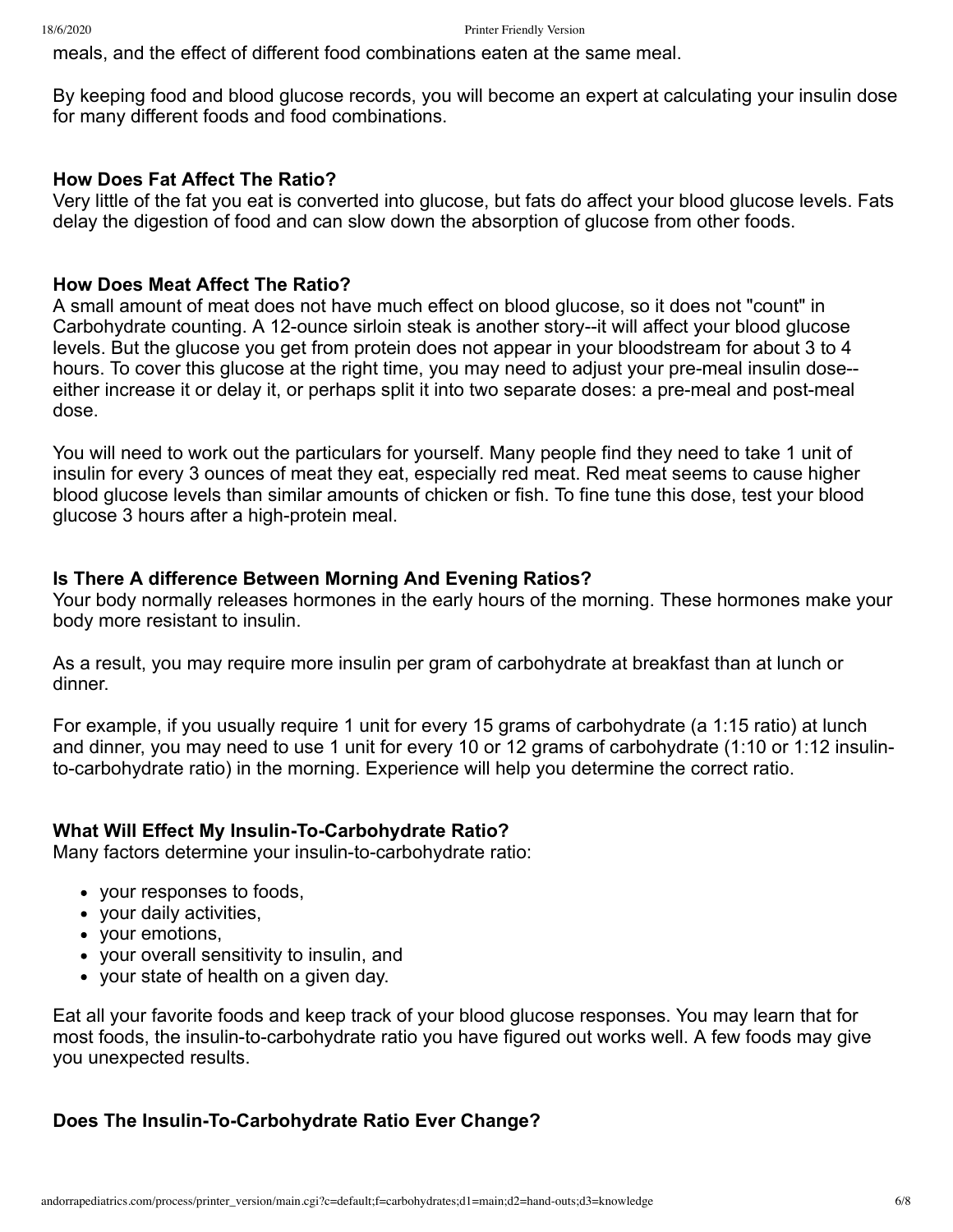- You will require more insulin for a given amount of carbohydrate if you gain weight, and less insulin if you lose weight.
- Hormonal changes, which occur during pregnancy, menopause, and puberty, will affect insulinto-carbohydrate ratios.

#### **Test Yourself By Creating A Dinner**

Here is how Carbohydrate counting can work for you. At the beginning of the week, you planned this chicken and rice meal, plus dessert, for your Wednesday dinner.

#### **Exchanges Meal**

- 3 Starch/Bread 1 cup rice
- 3 Meat 3 oz. skinless chicken
- 1 Vegetable 1/2 cup cooked carrots
- 1 Fat tossed green salad with 1 tablespoon salad dressing (Lettuce is a "free" food: less than 20 calories per serving.)
- 1 Fruit 1 1/4 cup fresh strawberries
- 1/2 Milk 1/2 cup skim milk

But on Wednesday, you decide you want something fast and easy like spaghetti with sauce from a jar. The chicken dinner has 4 1/2 "Carbs " (3 Starch/Bread, 1 Fruit, and 1/2 Milk). Create a dinner with the same number of "Carbs" by filling in the amounts of each food below.

#### **Food Carbs**

\_\_ cups pasta 3

- \_\_ cup Pretty Good Pasta Sauce 1
- \_\_ small tangerine 1/2

**Answer:** 1 1/2 cups pasta, 1/2 cup Pretty-Good Pasta Sauce, 1 small plum or tangerine.

#### **How Much Insulin Should I Give?**

When you are doing advanced Carbohydrate Counting, you adjust your insulin dose according to how much carbohydrate you eat.

#### **Planned meal Grams of carbohydrate**

Grilled chicken sandwich:

bun (2 oz.) 30 chicken breast (3 oz.) 0 Baked potato (6 oz.) 30 1 tablespoon margarine 0 Salad:

1 medium, fresh tomato 5 1 tablespoon salad dressing 0 1 cup fresh fruit salad 30

1/3 cup frozen yogurt 15